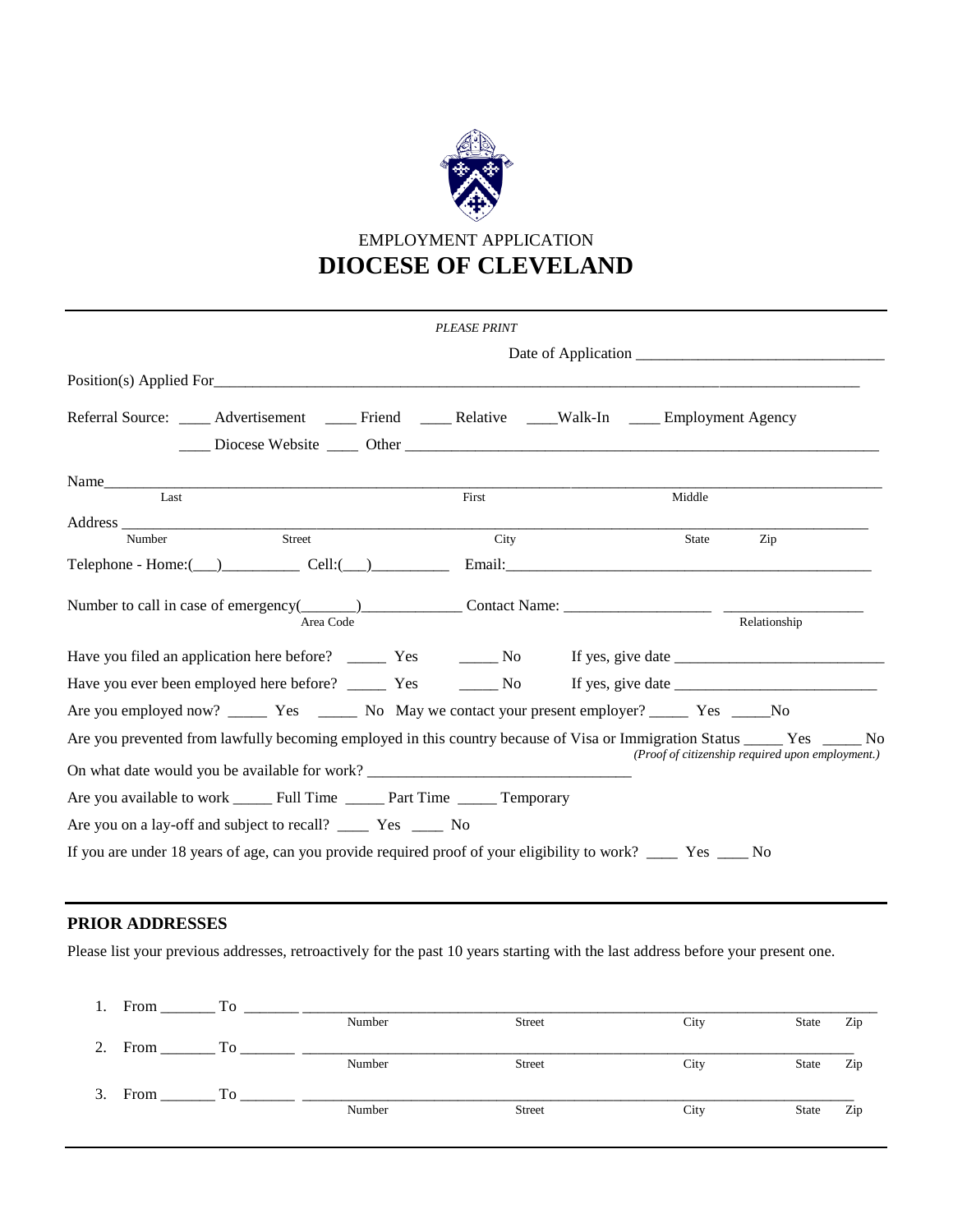| <b>EDUCATION</b>                                                                                               |                    |                           |                               |
|----------------------------------------------------------------------------------------------------------------|--------------------|---------------------------|-------------------------------|
| <b>Elementary</b>                                                                                              | <b>High School</b> | <b>College/University</b> | <b>Graduate /Professional</b> |
|                                                                                                                |                    |                           |                               |
| Years Completed $\overline{4, 5, 6, 7}$ ,<br>8                                                                 | $\mathbf{e}$       | $ e\>nu$                  |                               |
| Diploma / Degree                                                                                               |                    |                           |                               |
|                                                                                                                |                    |                           |                               |
| Describe Specialized Training, Apprenticeship, Skills, Extra-Curricular Activities and Foreign Language Skills |                    |                           |                               |
|                                                                                                                |                    |                           |                               |
|                                                                                                                |                    |                           |                               |
|                                                                                                                |                    |                           |                               |
|                                                                                                                |                    |                           |                               |
|                                                                                                                |                    |                           |                               |

### **EMPLOYMENT EXPERIENCE**

Please provide information for all employment within the past 10 years, starting with the most recent employer. Account for all periods including unemployment and service in the armed forces. You may attach additional pages if necessary.

| Employer           | Telephone | Dates Employed  | Work Performed                                    |
|--------------------|-----------|-----------------|---------------------------------------------------|
| Address / City     | State     | Zip             |                                                   |
| Job Title          |           |                 | Hourly Rate/ Salary Start_________ Final_________ |
|                    |           |                 |                                                   |
| Supervisor         |           | Telephone       |                                                   |
| Reason for Leaving |           |                 |                                                   |
| 2.                 |           | $From \_ To \_$ |                                                   |
| Employer           | Telephone | Dates Employed  | Work Performed                                    |
| Address / City     | State     | Zip             |                                                   |
| Job Title          |           |                 | Hourly Rate/ Salary Start_________ Final___       |
|                    |           |                 |                                                   |
| Supervisor         |           | Telephone       |                                                   |
| Reason for Leaving |           |                 |                                                   |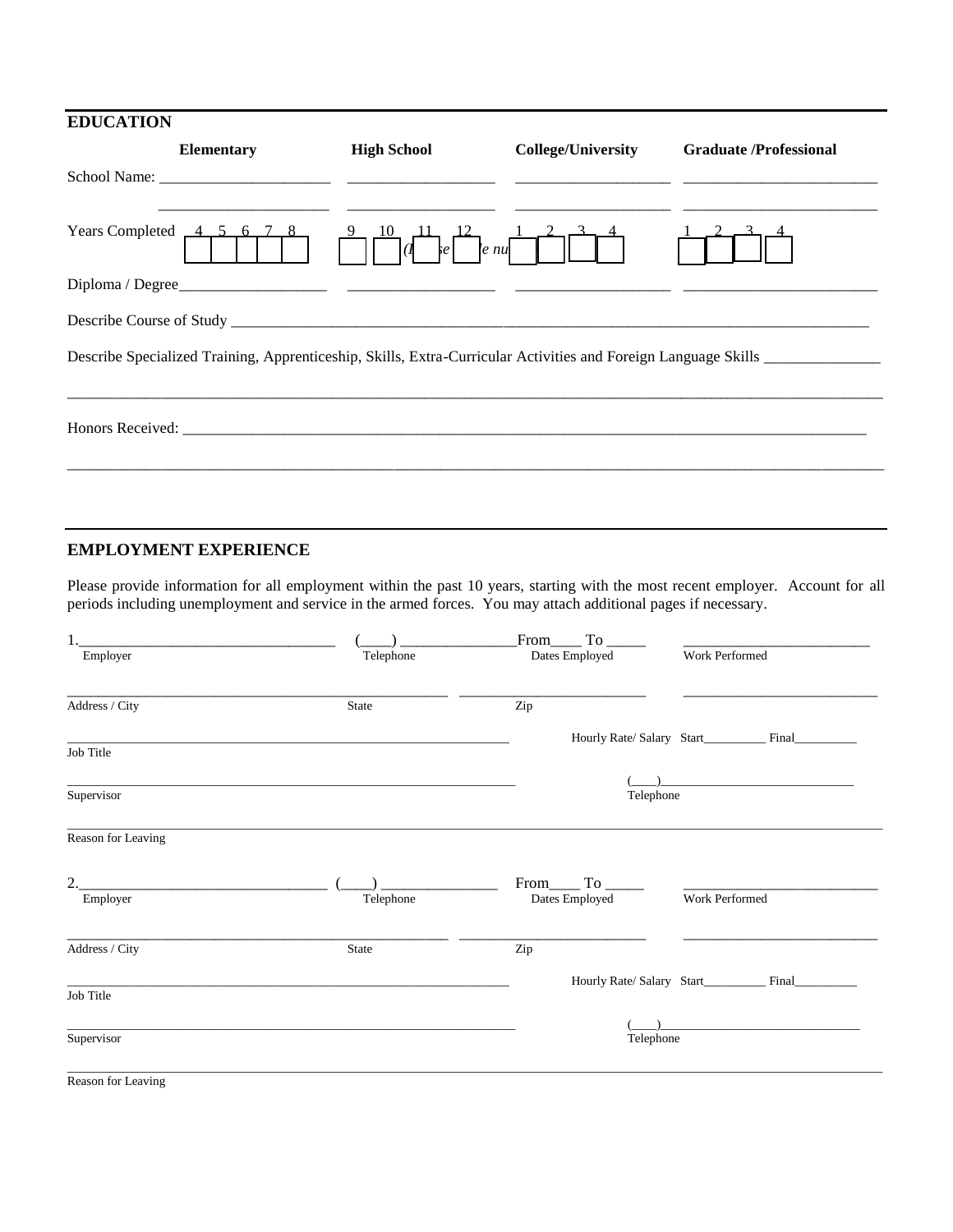| 3.                                                                                        |              | From To                                                                                                                                                                                                                                                                                        |                                                  |
|-------------------------------------------------------------------------------------------|--------------|------------------------------------------------------------------------------------------------------------------------------------------------------------------------------------------------------------------------------------------------------------------------------------------------|--------------------------------------------------|
| Employer                                                                                  | Telephone    | Dates Employed                                                                                                                                                                                                                                                                                 | Work Performed                                   |
| Address / City                                                                            | <b>State</b> | Zip                                                                                                                                                                                                                                                                                            |                                                  |
| Job Title                                                                                 |              |                                                                                                                                                                                                                                                                                                | Hourly Rate/Salary Start <b>Example 26 Final</b> |
| Supervisor                                                                                |              |                                                                                                                                                                                                                                                                                                |                                                  |
|                                                                                           |              | Telephone                                                                                                                                                                                                                                                                                      |                                                  |
| Reason for Leaving                                                                        |              |                                                                                                                                                                                                                                                                                                |                                                  |
| 4.                                                                                        |              | From______ To ______                                                                                                                                                                                                                                                                           |                                                  |
| Employer                                                                                  | Telephone    | Dates Employed                                                                                                                                                                                                                                                                                 | Work Performed                                   |
| Address / City                                                                            | <b>State</b> | Zip                                                                                                                                                                                                                                                                                            |                                                  |
| Job Title                                                                                 |              |                                                                                                                                                                                                                                                                                                | Hourly Rate/ Salary Start_________ Final_______  |
| Supervisor                                                                                |              | Telephone                                                                                                                                                                                                                                                                                      |                                                  |
| Reason for Leaving                                                                        |              |                                                                                                                                                                                                                                                                                                |                                                  |
|                                                                                           |              |                                                                                                                                                                                                                                                                                                |                                                  |
| PERSONAL AND PROFESSIONAL REFERENCES (3 Required)                                         |              |                                                                                                                                                                                                                                                                                                |                                                  |
| Name and Occupation<br>1.                                                                 | Address      |                                                                                                                                                                                                                                                                                                | Phone                                            |
| 2.                                                                                        |              |                                                                                                                                                                                                                                                                                                |                                                  |
| 3.                                                                                        |              |                                                                                                                                                                                                                                                                                                |                                                  |
|                                                                                           |              |                                                                                                                                                                                                                                                                                                |                                                  |
|                                                                                           |              |                                                                                                                                                                                                                                                                                                |                                                  |
|                                                                                           |              |                                                                                                                                                                                                                                                                                                |                                                  |
| essential duties of the job, please answer the following:                                 |              | If you are applying for a position that requires a standard driver's license or a commercial driver's license in order to perform the                                                                                                                                                          |                                                  |
|                                                                                           |              |                                                                                                                                                                                                                                                                                                |                                                  |
| Have you been convicted of a crime other than a minor traffic offense? _____ Yes _____ No |              |                                                                                                                                                                                                                                                                                                |                                                  |
|                                                                                           |              | <b>If yes, please specify:</b><br>(A conviction will not necessarily bar employment. Factors such as the number of convictions, your age at the time of the<br>$c$ rime(s), seriousness of the crime(s), and nature of the crime(s) in relation to the position are taken into consideration). |                                                  |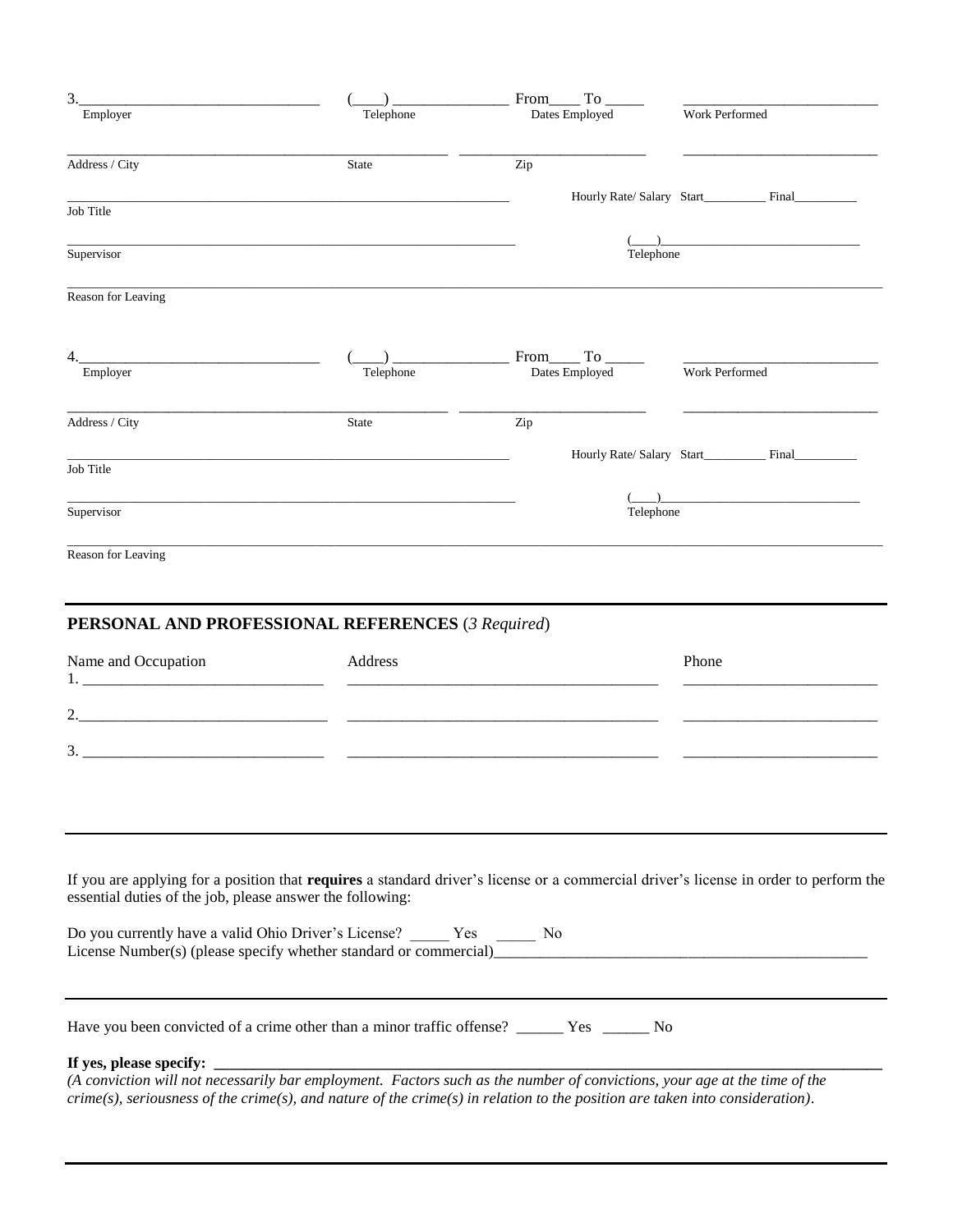#### **APPLICANT'S STATEMENT (***read carefully before signing***)**

I certify that answers given herein are true and complete to the best of my knowledge. I understand that any willful omission, or any falsification or misrepresentation of the information provided on this application or in an interview, is sufficient cause for rejection of my application or termination of my employment in the event of employment.

I understand that this application is not and is not intended to be a contract of employment. In the event of employment, I understand that the Diocese of Cleveland follows an employment-at-will policy, in that I or the employer may terminate my employment at any time, or for any reasons consistent with applicable state or federal law, and that this employment-at-will policy cannot be changed unless the change is specifically authorized in writing.

I authorize all persons, investigation agencies, business organizations, schools, companies, corporations, credit bureaus, any law enforcement agencies to supply the Diocese of Cleveland and/or its agents any information concerning my background, except my current employer if so noted above. If I am applying for a job that requires a driver's license in order to perform the essential duties of the job, I also authorize the Diocese of Cleveland to obtain a Driver's Abstract Report from any state in which I have held a standard or commercial driver's license and I agree to provide the Diocese of Cleveland with information sufficient to allow the Diocese of Cleveland to obtain these reports. I release the Diocese of Cleveland and its agents from any and all liabilities and responsibilities, damages, and claims of any kind whatsoever arising from the investigation of my background.

I understand, also, that in the event of employment I am required to abide by all rules and regulations of the Diocese of Cleveland**.**

| $\sim$ $\sim$                  |      |  |
|--------------------------------|------|--|
| Signature<br>Applicant<br>: ot | Date |  |